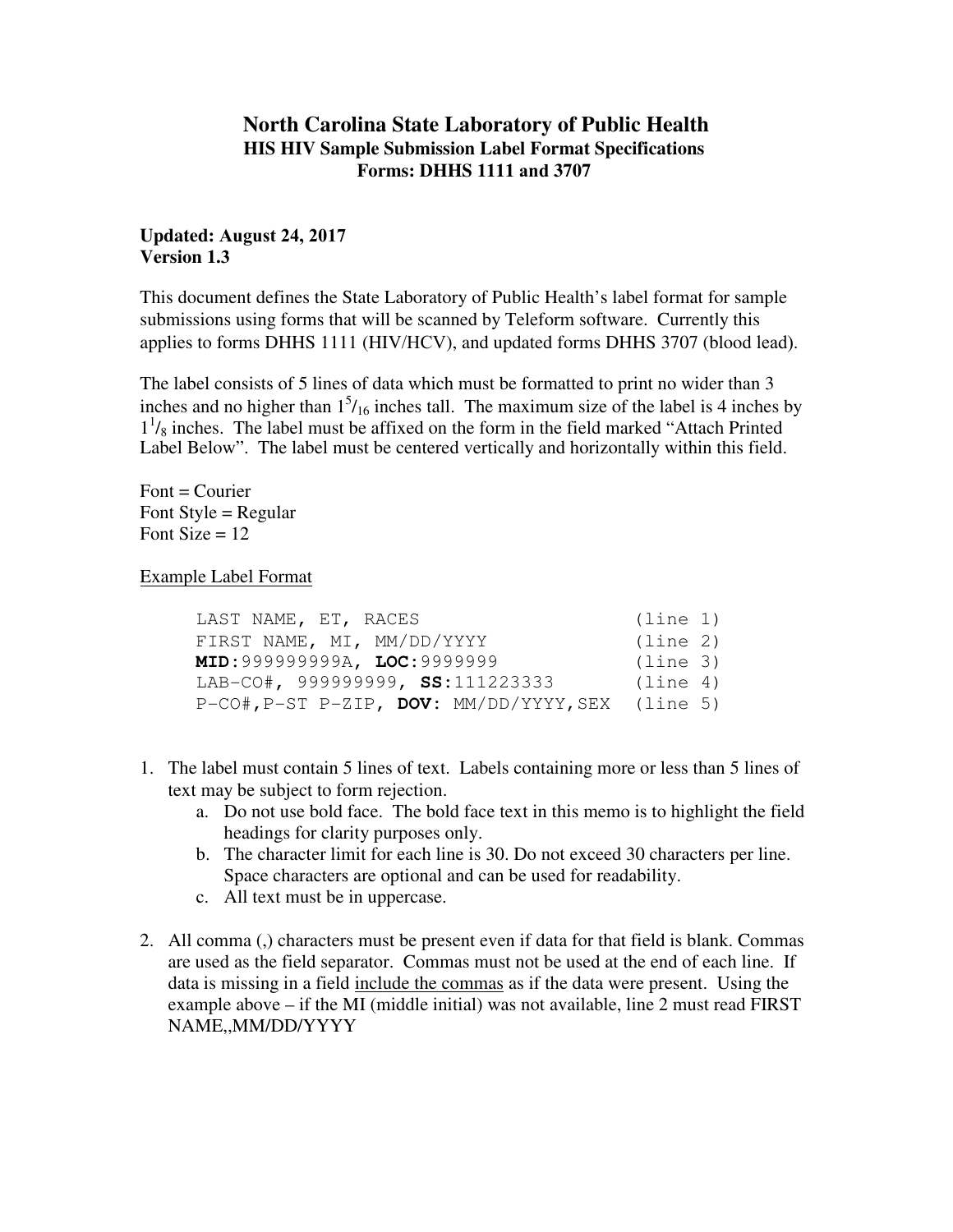HIS HIV Sample Label Format Specifications, v1.3 August 24, 2017

- 3. The following fields require a field heading followed by a colon: MID:, LOC:, SS:, and DOV:. These field headings must be present even when the field value is not present, e.g. MID: should always be used even if there is no Medicaid ID. Each field contained in the Example Label Format is defined below:
	- a. LAST NAME: must contain only alpha characters with the exception of the following special characters: '(apostrophe) and - (hyphen). The character limit for LAST NAME is 18. Truncate the LAST NAME if it is longer than 18 characters. LAST NAME must show at the beginning of the LINE 1 and must be followed by a comma (,).
	- b. ET: Ethnicity codes are H (Hispanic) and NH (Non-Hispanic). This is shown immediately after the LAST NAME and followed by a comma (,).
	- c. RACES: Race codes are W (White), B (Black), A (Asian), AI (American Indian), PI (Pacific Isles) and U (Unknown). Multiple races can be included in this field if they are separated by a space.
	- d. FIRST NAME: must contain only alpha characters with the exception of the following special characters: '(apostrophe) and - (hyphen). The character limit for FIRST NAME is 12. Truncate the FIRST NAME if it is longer than 12 characters. FIRST NAME must show at the beginning of LINE TWO and must be followed by a comma (,).
	- e. MI: Middle Initial is a single character or blank. If there is no middle initial line 2 must read FIRST NAME,,MM/DD/YYYY. Note that the comma (,) is included to denote the beginning and end of the MI field. MI must be the second field in LINE TWO.
	- f. MM/DD/YYYY: Date of Birth is the last field in LINE TWO. Date of Birth does not contain a field heading. Date of Birth must be the last field in LINE TWO.
	- g. MID**:** Medicaid ID is the 9 digit number plus one alpha character. Medicaid ID is the first field in LINE 3. If no Medicaid ID is available include the comma after MID: as if the data were present. Medicaid ID must be preceded with MID:
	- h. LOC: Patient ID or Local ID character limit is 16 characters. LOC must be the last field in LINE 3. Patient ID or Local ID must be preceded with LOC:
	- i. LAB-CO#**:** Site Number is the 3 digit unique identifier of the testing site. LAB-CO# must be the first field in LINE 4.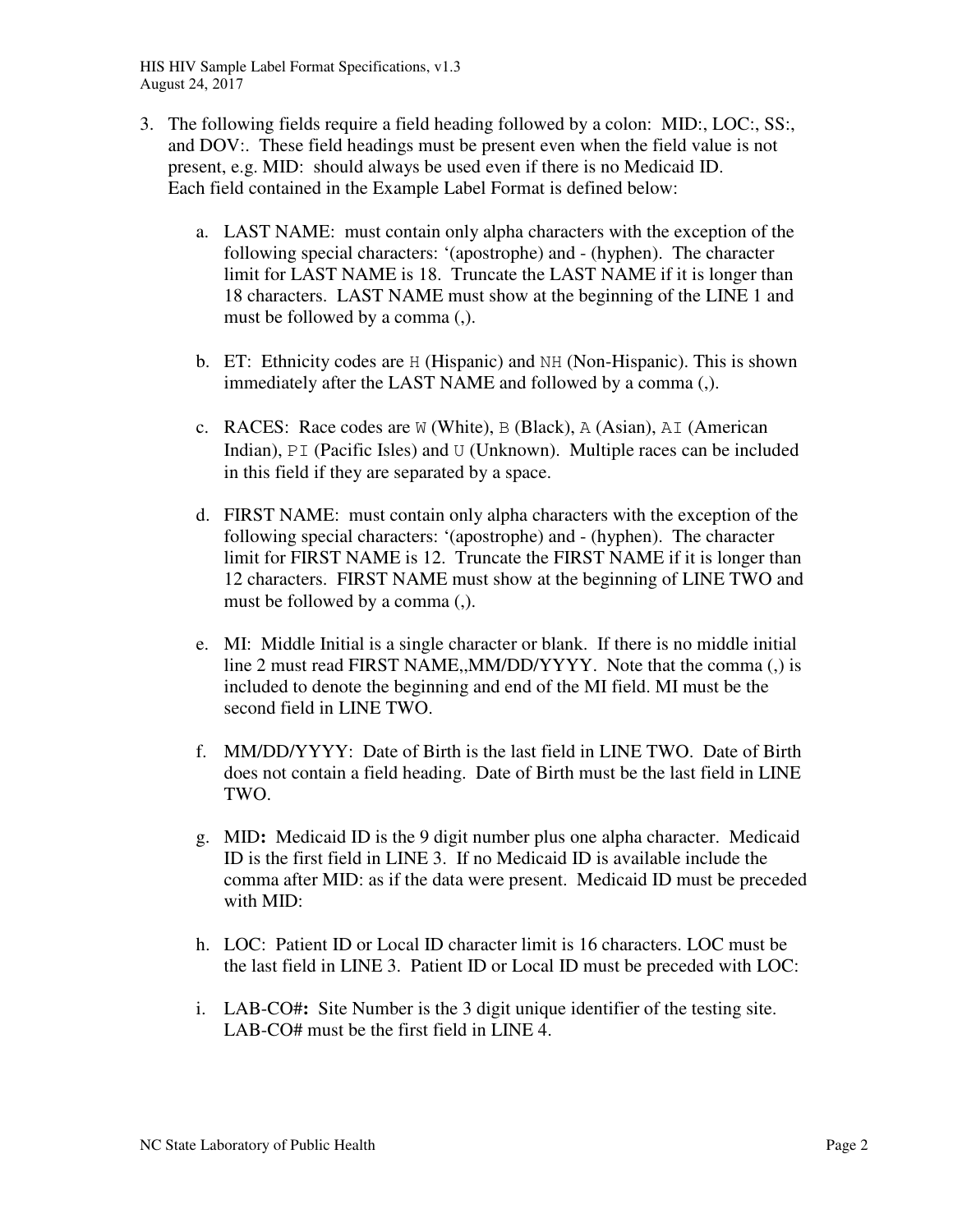- j. 999999999: Submitter EIN/Federal Tax ID is the 9 digit unique identifier used by the lab to identify submitters. If a submitter conducts business in multiple locations using the same EIN/Federal Tax ID the lab will issue the secondary submitting locations a unique suffix. This suffix is an alpha character that distinguishes each submitter using like EIN/Federal Tax IDs. The suffix must follow the Submitter EIN/Federal Tax ID without spaces or commas (e.g. 999999999A). The Submitter EIN/Federal Tax ID must be the second field in LINE 4.
- k. SS: Social Security Number is nine characters in length and must not contain hyphens. Social Security Number must be the last field in LINE 4. Social Security Number must be preceded with SS:
- l. P-CO#**:** This is the county of residence for the patient. Use the county code in this field. P-CO# must be the first field in LINE 5.
- m. P-ST P-ZIP: State and Zip Code of patient residence. State code is the 2 character state abbreviation. Zip code is five digits and must not include a hyphen with four digit extension. P-ST P-ZIP must not be separated by a comma and must be second filed on LINE FIVE.
- n. DOV: Date of Visit is the date the sample was collected. Date of Visit must be the third field in LINE 5. Date of Visit must be preceded with DOV**:**
- o. SEX: Sex/Gender codes are M (Male), F (Female), and U (Unknown). Sex/Gender must be the last field in LINE 5.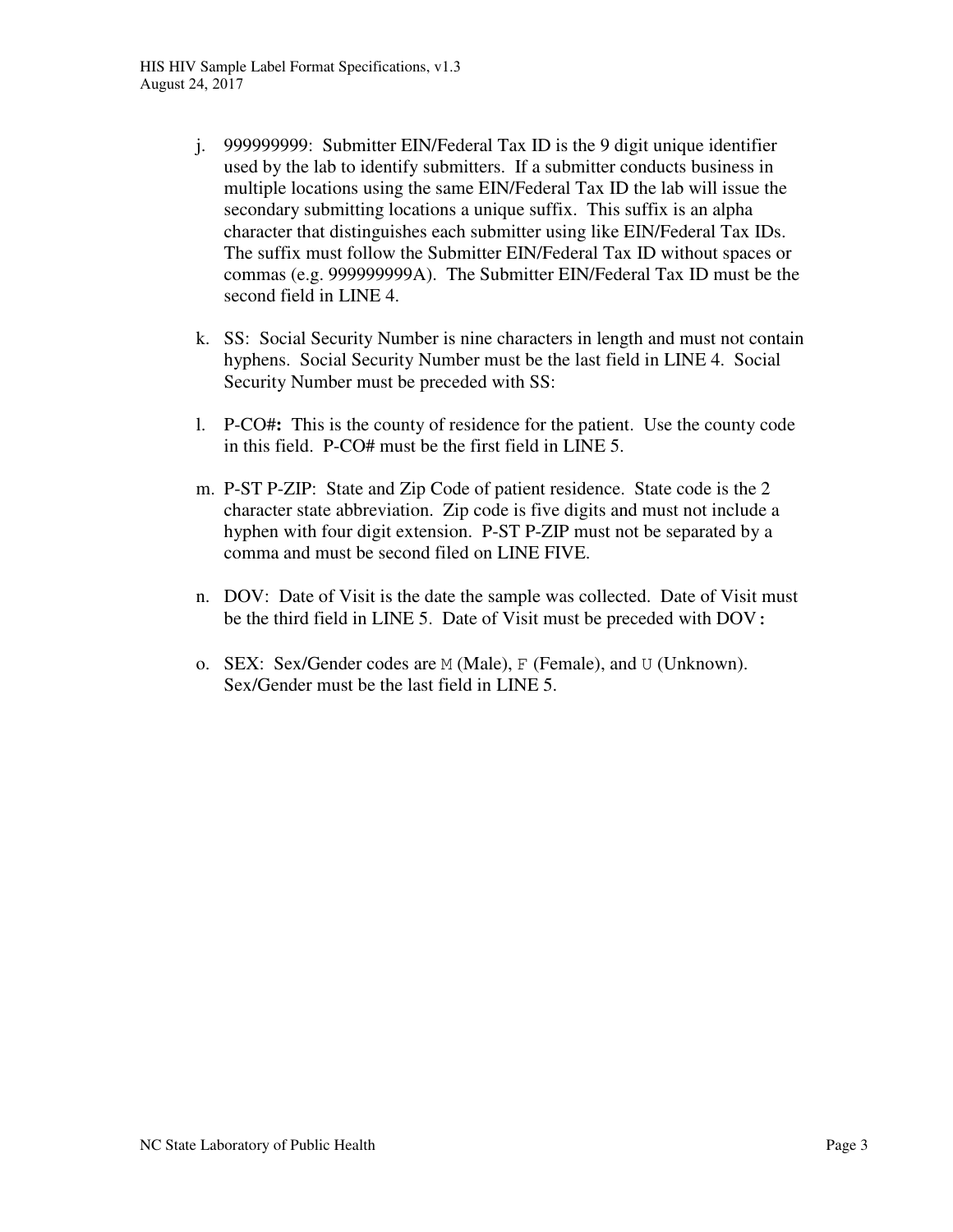HIS HIV Sample Label Format Specifications, v1.3 August 24, 2017

Good examples are provided below:

All data provided:

 SAMPLE, NH, W PERSON, V, 10/14/1985 MID:999999999A, LOC:9999999 093,562033116A,SS:999999999 092,NC 27601,DOV:05/06/2005,M

No middle initial (MI) provided, multiple races:

SAMPLE, NH, W B A PERSON,, 10/14/1985 MID:999999999A, LOC:9999999 093,562033116A,SS:999999999 092,NC 27601,DOV:05/06/2005,M

## All data provided, no EIN suffix and multiple races:

SAMPLE, NH, W B A PERSON, V, 10/14/1985 MID:999999999A, LOC:9999999 093,562033116,SS:9999999999 092,NC 27601,DOV:05/06/2005,M